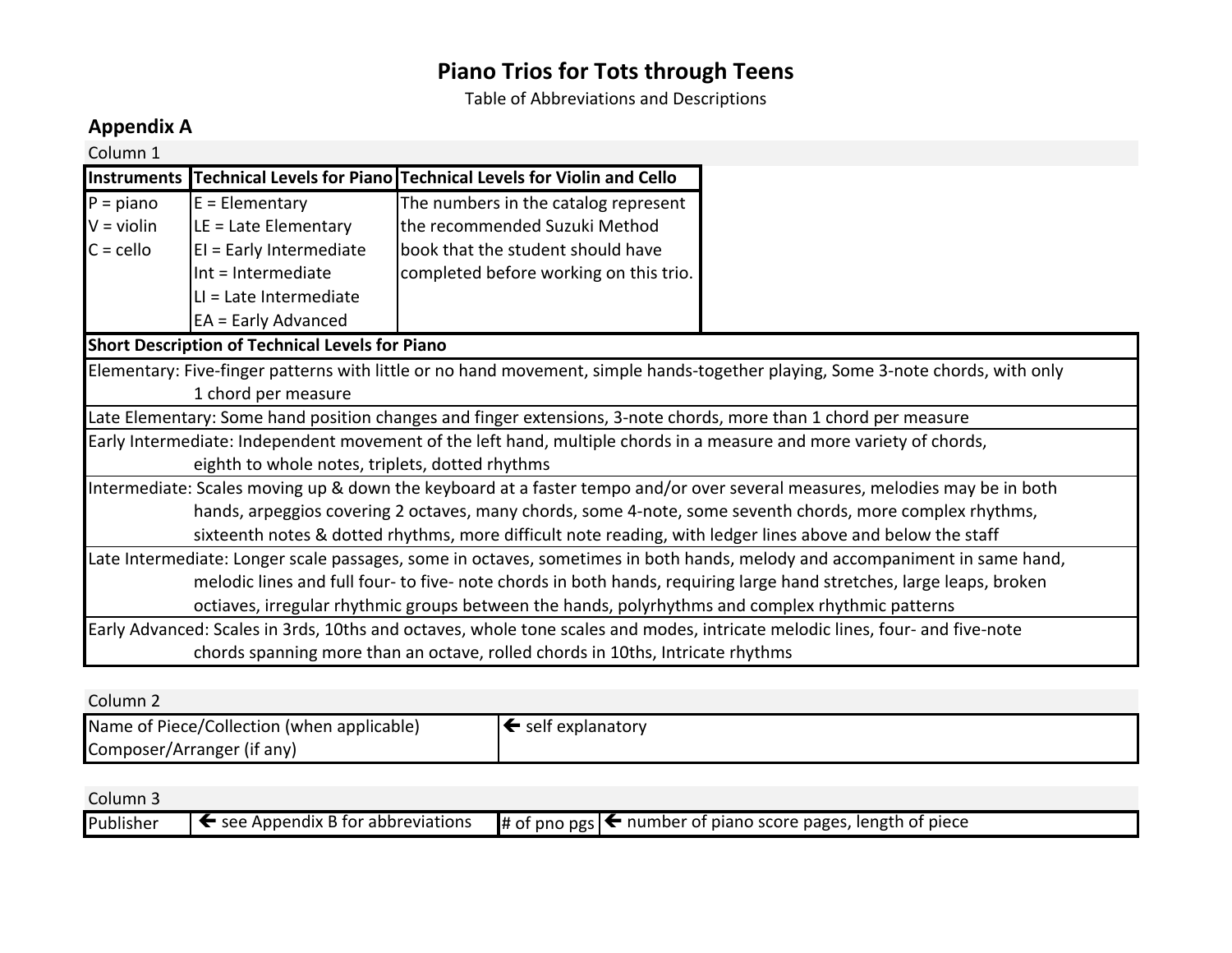Table of Abbreviations and Descriptions

| Column 4                                                                                                                   |                    |
|----------------------------------------------------------------------------------------------------------------------------|--------------------|
| Likeability Rating                                                                                                         | P/V/C              |
| After playing the piece, each one of us tried to figure out for our own instrument how much the student                    | Piano Likeability  |
| would like his/her part. Taking into consideration the student age in which the piece is appropriate, the                  | Violin Likeability |
| teachability for the ensemble's coach, as well as audience enjoyment, we evaluated the combined elements Cello Likeability |                    |
| and created a scale, from 0 (student/teacher/audience probably will not like it) to 10 (students will enjoy                |                    |
| learning it, great teaching piece, parts interact well, audience pleaser).                                                 |                    |

| Column <sub>5</sub>                                                           |                         |                                              |
|-------------------------------------------------------------------------------|-------------------------|----------------------------------------------|
| LHS = Largest Hand Span for Piano. Harmonic (h) and Melodic (m) intervals     | $Postion =$             | $ Key(s)  =$                                 |
| are checked to give the teacher a gauge on how appropriate the piece will be  | highest position that   | Major or minor                               |
| for their student's hand size. Depending on the situation, a smaller harmonic | Violin or Cello goes to | $\left  \text{key}(s) \right $ of the piece. |
| interval may be more important to consider rather than a larger melodic       | in this piece.          |                                              |
| interval, which a smaller hand can simply jump or move to.                    |                         |                                              |

Column<sub>6</sub>

Technical/Musical Features Short descriptions of the technical and musical difficulties within the work to consider when choosing the piece. It may include items like rhythm, fast note passages, accidentals, etc. The Piano section may include chords, arpeggios, overlapping or held notes, etc. The Violin and Cello sections may include shifts, bow strokes, string crossing, double stps, change of clef, etc.

Column<sub>7</sub>

Ensemble

Characteristics of the piece as an ensemble is included in this section. Information about balance, interaction among voices, ritenutos and fermatas, change of tempos, recommendations for appropriate age of the performers, relationship between effort and enjoyment, and more can be found in this section.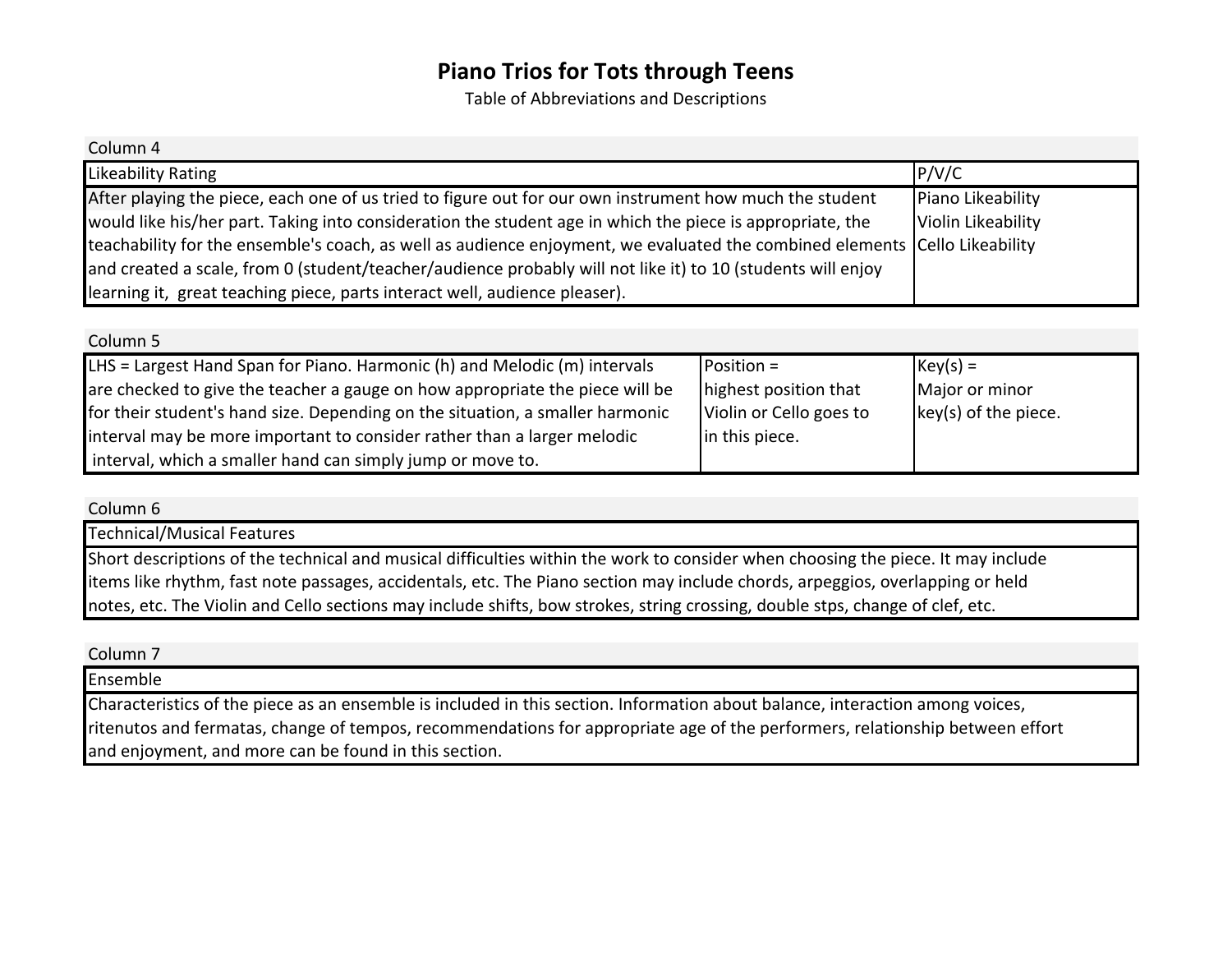Table of Abbreviations and Descriptions

| <b>Appendix B</b>                                                                                                                       |
|-----------------------------------------------------------------------------------------------------------------------------------------|
| <b>Publishers</b>                                                                                                                       |
| Alfred = Alfred Music Publishing Co, Inc, P.O. Box 10003, Van Nuys, CA 91410-0003, alfred.com                                           |
| B&H = Boosey & Hawkes Music Publishers Limited, distributed by Hal Leonard Corporation                                                  |
| BMC = The Boston Music Company, 215 Stuart St, Boston, MA 02116-5401, USA, distributed by Hal Leonard Corporation                       |
| CF = Carl Fischer, 65 Bleecker Street, New York, NY 10012, www.carlfischer.com                                                          |
| CM = Camellia Music, 485 Winthrop Lane, Saginaw, MI 48603, USA, catherinemcmichael.com/catalog/                                         |
| EK = Edition Kunzelmann GmbH, CH 8064 Adliswil/ZH, Switzerland                                                                          |
| EMB = Editio Musica Budapest, H-1370 Budapest, P.O.B. 322, ph: 361-236-1100, emb@emb.hu, http://www.emb.hu,                             |
| distributed by Hal Leonard Corporation                                                                                                  |
| EME = Editions Max Eschig, 215 rue du Faubourg Saint-Honoré, 75008 Paris VIII°, France                                                  |
| FML = Fentone Music Ltd, Fleming Road, Earlstrees, Corby, Northants NN172SN, UK                                                         |
| IMC = International Music Company, New York, www.internationalmusicco.com                                                               |
| kjos = Neil A Kjos Music Company, 4382 Jutland Drive, San Diego, CA 92117, USA, www.kjos.com                                            |
| KML = Kevin Mayhew Ltd, Rattlesden, Bury St Edmunds, Suffolk, IP30 0SZ, UK, ph: 01449 737978, distributed by Mel Bay Publications, Inc. |
| LME = Latham Music Enterprises, 1327 Beaman Place Suite 214, Greensboro NC, 27408, USA,                                                 |
| LMP = Ludwig Masters Publications, 6403 W Rogers Circle, Boca Raton, FL 33487, ph: 800-434-6340, www.ludwigmasters.com                  |
| MM = Mariposa Music, 804 Windsor Court, Wauwatosa, WI 53226, USA, mariposamusic.net/                                                    |
| S&B = Stainer & Bell Ltd, 82 High Road, London N2 9PW, UK, www.stainer.co.uk/                                                           |
| Schott = Edition Schott, distributed by Hal Leonard Corporation, www.schott-music.com                                                   |
| TP = Theodore Presser Company, www.presser.com                                                                                          |
|                                                                                                                                         |
|                                                                                                                                         |
|                                                                                                                                         |
|                                                                                                                                         |